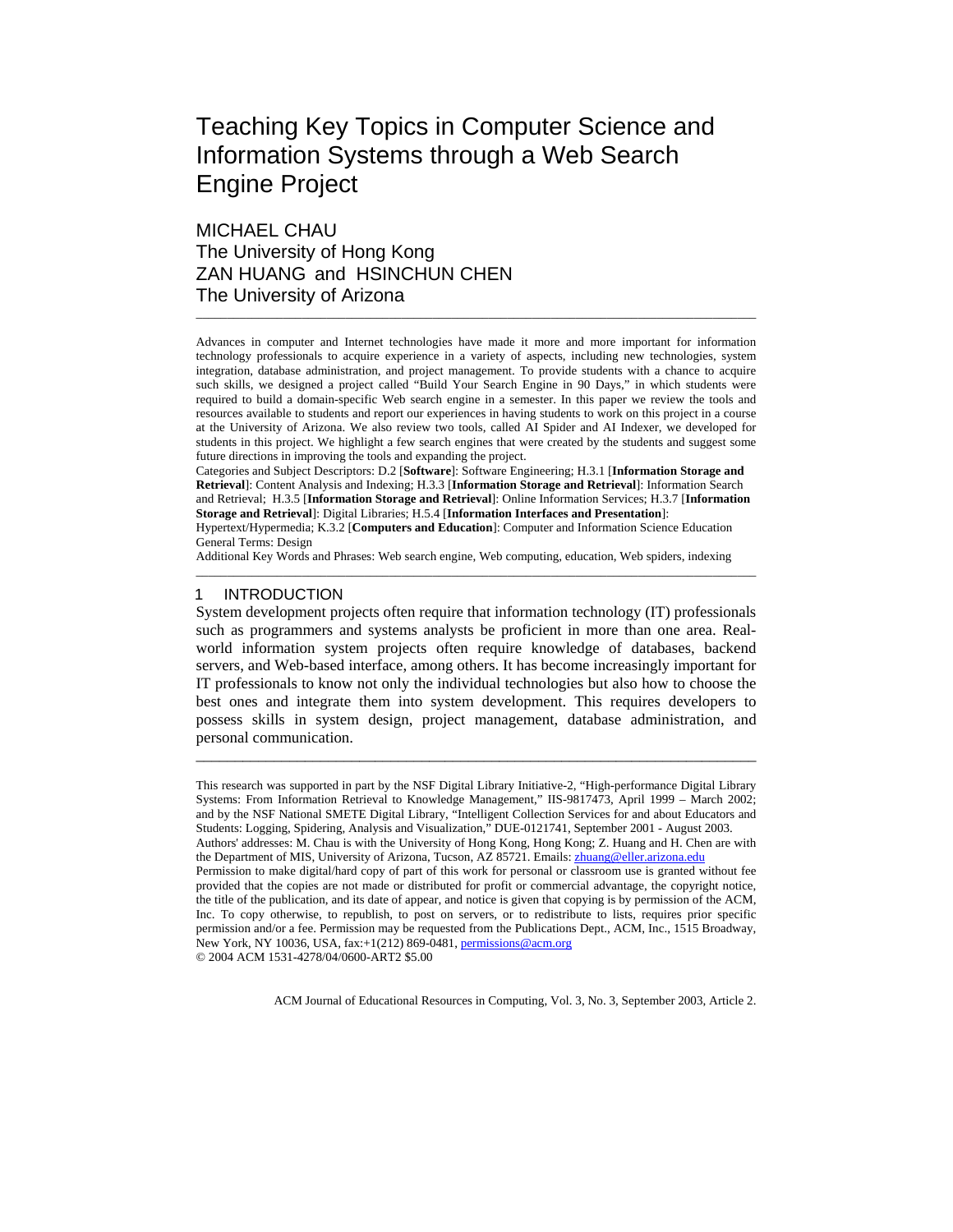Due to the growth of e-business, the World Wide Web has become a critical part of many real-world systems. Thus, it is increasingly important that IT professionals be proficient and knowledgeable in various Internet technologies that link front-end and back-end components like Web request processing, script languages, and Internet-related protocols, which are also evolving at a rapid rate, making it critical to keep up-to-date with them.

To address these evolving needs, we decided to develop a class project to give students a chance to acquire the complex skill-set discussed above, resulting in a project called "Build Your Search Engine in 90 Days," in which groups of four to six students were required to develop a domain-specific Web search engine in three months' time. The project was designed with the following objectives:

- 1. to allow students to acquire system integration, database administration, and project management skills;
- 2. to provide students with hands-on experience with Internet technologies and Web computing; and
- 3. to allow students to learn more about data structures and algorithms and their applications in systems.

There are several reasons for choosing the Web search engine as our topic. First, building a Web search engine requires knowledge in a diverse set of areas (e.g., databases, Web servers, information retrieval, data structures, Web request processing, user interface design, algorithms), providing students with opportunities to explore various areas. Second, a search engine's different components allow students to acquire experience in system integration, project planning, and system analysis and management, which are critical skills for IT professionals [Noll and Wilkins 2001]. Third, search engines, both generic and domain-specific, are considered one of the most useful services on the Internet [Brewer 2002]. Most users begin their Web activities by querying a search engine, so it is reasonable to believe that all students have used a Web search engine, and most are familiar with the Web and such search systems. Hence, we believe that this makes the project more interesting, as the students can build something that they might consider useful.

The project was first carried out in Fall 1999 in a graduate course at the Department of Management Information Systems (MIS) at the University of Arizona. It was a data structures and algorithms course, a core course for graduate students in the department. In this article we report on our experience with this project and the related computing resources available to educators and students. The article is structured as follows: in Section 2 we review the components of a search engine and available resources for each component; Section 3 describes the structure of our project and shows an example of how students can use our tools to develop their search engines; in Section 4 we give some examples of the Web search engines developed by our students over the past three years. In the last section, we discuss some lessons learned from the project and suggest some possible uses of our project and tools in different areas.

## 2 BACKGROUND

2.1 Teaching Software Development, Programming, and Information Retrieval Programming and software development courses are taught in most computer science and information systems curricula as lectures or lectures with lab discussions, using

ACM Journal of Educational Resources in Computing, Vol. 3, No. 3, September 2003.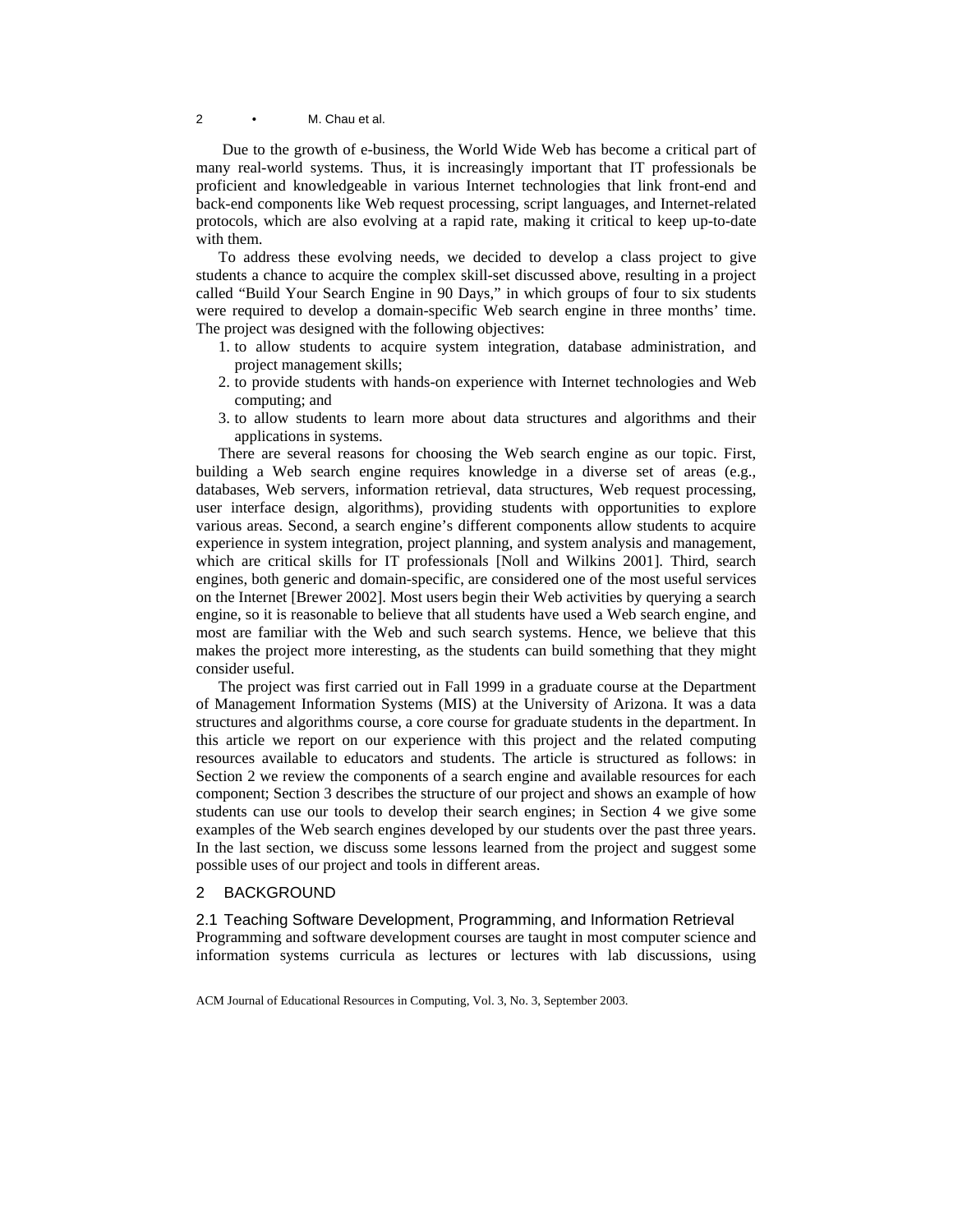individual programming or written assignments for assessment. In the last decade, group projects or group programming exercises have become more popular. It is suggested that such group activities promote cooperative learning and a positive experience among students [Dutt 1994; McConnell1996]. It has also been shown that group programming exercises used in an introductory programming course improve problem-solving abilities, and increase knowledge and interpersonal skills [Granger and Lipper 1999; Poindexter 2003]. Similarly, Harris [1995] suggests that group projects may provide opportunities for students to improve their written and oral skills. Several researchers also stress the importance of allowing students to work on projects that can be applied to real-world problems, and thus gain valuable hands-on experience [Fox 2002].

In recent years, a number of information retrieval courses have required students to work on projects that involve the creation of a search engine. For example, Davison's course on search engines required students to implement a search engine for the Lehigh University Website [Davison 2003]. Students were asked to work in groups to implement the crawler, parser, indexer, interface, retriever, and link analyzer for their search engines. Search engine projects at other universities are similar to this one, but are more focused on programming and implementation. These courses allow students to understand in detail the programming techniques involved in search engine development. However, given the vast amount of Web-based components available, few of these projects focused on teaching students how to integrate different existing tools to build their search engines. The aim of this study is to focus on application development using existing tools, so that students can spend more time and utilize their creativity on developing more novel functionalities for the search engine, rather than devote effort to implementing the core engine of the system.

## 2.2 The Web Search Engine

Before describing the project in detail, it is useful to review the architecture and components of typical Web search engines such as Google (www.google.com), AltaVista (www.altavista.com), and Lycos (www.lycos.com). A simple search engine architecture is shown in Figure 1. A search engine usually contains spiders, a Web page repository, an indexer, search indexes, a query engine, and a user interface. These components are described in the following. (See Brin and Page [1998] and Arasu et al. [2001] for more detailed discussions on search engine architecture.)

- *1. Spiders*: also referred to as Web robots, crawlers, worms, or wanderers, are the programs behind a search engine that retrieve Web pages by recursively following URL links (Uniform Resource Locator) in pages using standard HyperText Transfer Protocols (HTTP) [Cheong, 1996]. First, the spiders read from a list of starting-seed URLs and download the documents at these URLs. Each downloaded page is processed, and the URLs contained within it are extracted and added to the queue. Each spider then selects the next URL from the queue and continues the process until a satisfactory number of documents is downloaded or local computing resources are exhausted. To improve speed, spiders usually connect simultaneously to multiple Web servers in order to download documents in parallel, either using multiple threads of execution [Heydon and Najork 1999] or asynchronous input/output [Brin and Page 1998].
- *2. Web pages*: Documents retrieved by the spiders are stored in a repository of Web pages. To reduce the needed storage space, the pages are often compressed before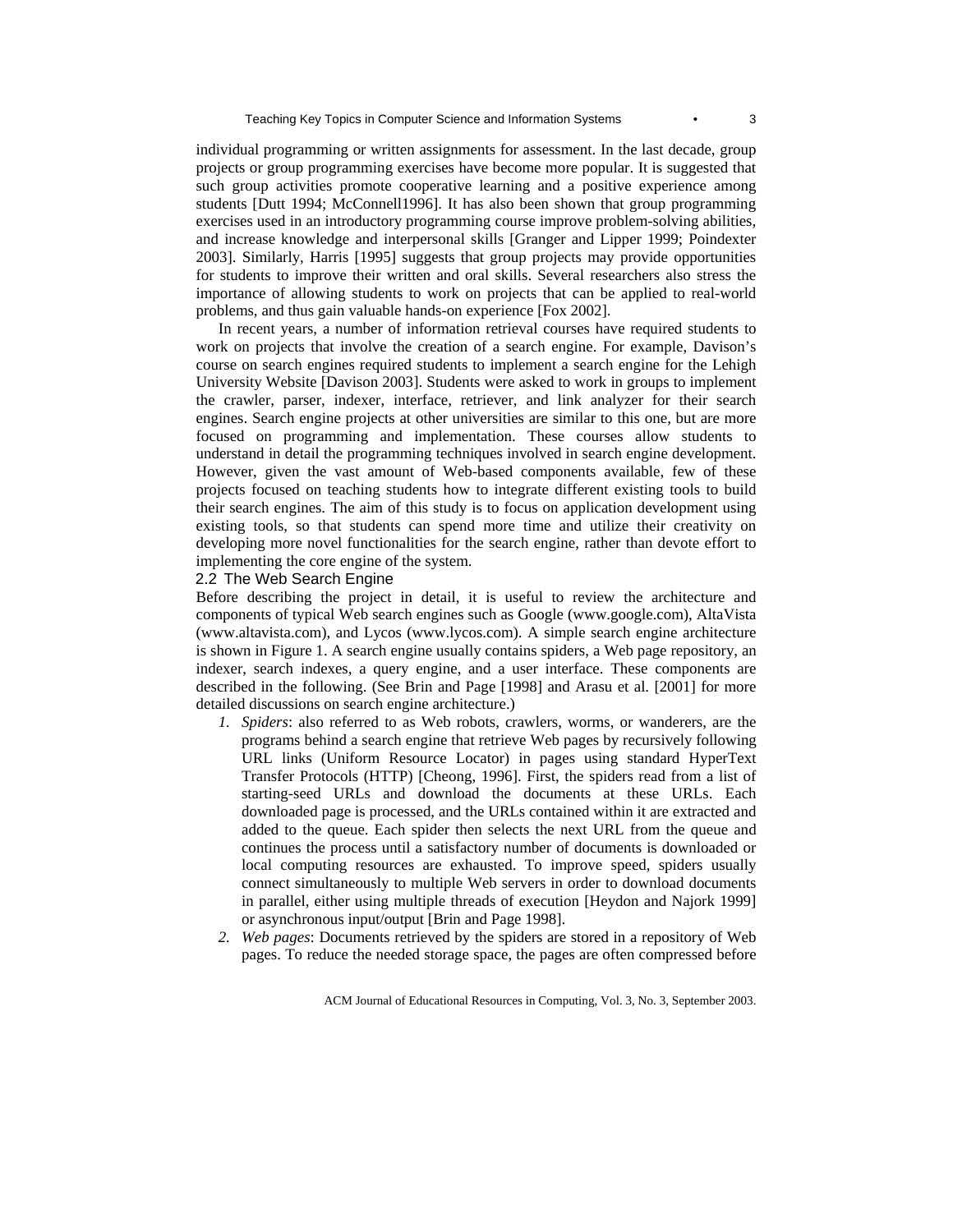being stored. The repository is usually in the form of a database, but it is also common for small-scale search engines to simply store the documents as files.

- *3. Indexers*: An indexer processes the pages in the repository and builds an underlying index of the search engine. The indexer tokenizes each page into words and records the occurrence of each word in the page. The indexer is also used to calculate scores such as the term and document frequencies of each word, which can be used for search result rankings or further processing.
- *4. Inverted index*: The indexing results from the indexer are then converted into an "inverted index." While the original indexing results map a document to a list of words contained within it, an inverted index maps a word to a list of documents containing the word. This allows fast retrieval of documents when a search query is passed to the search engine. The resulting searchable *indexes* are usually stored in a database.
- *5. Query engines*: A query engine accepts search queries from users and performs searches on the indexes. After retrieving search results from the indexes, the query engine is also responsible for ranking the search results according to content analysis and link analysis scores. It is also responsible for generating a summary for each search result, often based on the Web page repository. The query engine in some search engines is also responsible for caching the results of popular search queries. After all the processing, the query engine generates and renders a search result HTML page and sends it to the user interface.
- *6. A Web user interface*: allows users to submit their search queries and view the search results. When a user performs a search through the Web interface, the query is passed to a query engine, which retrieves the search results from the index database and passes them back to the user.



The Search Engine System

Fig. 1. The architecture of a simple search engine.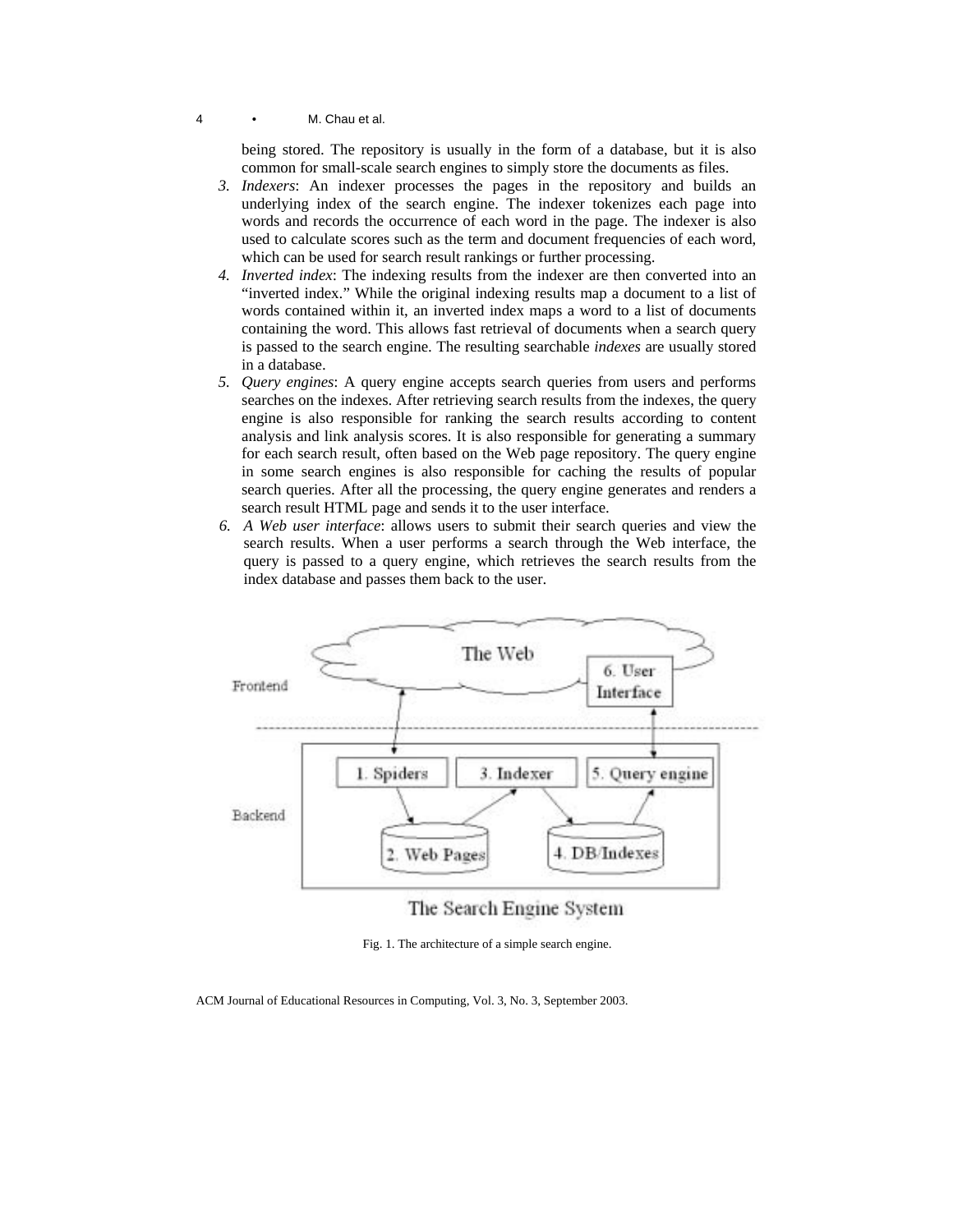Due to the enormous size of the Web, general-purpose search engines cannot (usually) satisfy the needs of most users searching for specific information on a given topic. Hence, many domain-specific search engines have been built to facilitate more efficient search in specific domains, which usually provide more precise results and more customizable functions. For example, *LawCrawler* (www.lawcrawler.com) allows users to search for legal information; *BuildingOnline* (www.buildingonline.com), *SciSeek* (www.sciseek.com), and *BioView* (www.bioview.com) are a few other examples.

## 2.3 Developing Tools for Search Engines

There are many existing tools, mostly freeware or advertisement-based, that provide one or all of the components of a search engine, i.e., spiders, indexers, query engines, and index storage. The Web site SearchTools.com (www.searchtools.com) provides a comprehensive list of these tools, some consisting of all the components needed to create a search engine and enable users to build their own search engines; some popular examples are WebGlimpse [Manber et al. 1997]; ht://dig [ht://dig Group]; GreenStone [Witten et al. 2001]; and Alkaline [Vestris Inc. 2001]. These tools take a list of Web sites from a user as seed URLs, collect Web pages based on these seeds, index the pages, and set-up a user interface for querying and browsing; some other current and past examples include Harvest [Bowman et al. 1994], URL Spider Pro, and FusionBot.

Although these toolkits provide integrated environments to enable users to build their own domain-specific search engines, they are usually not appropriate for educational purposes; some do not provide enough technical details and the components and building steps are tightly coupled. As a result, users cannot look into the architectural and implementation details for deeper technical understanding. For example, in Alkaline, all the intermediate results of the spidering and indexing processes are hidden from general users. Although other tools provide system manuals with system architecture and other implementation details, they are often written for advanced-search engine developers who want to customize or maintain the software. A strong technical background and experience with the specific technologies used in different search engine toolkits are often required. Most importantly, integrated search engine toolkits do not allow students to acquire experience in system integration and the development of Web computing technologies.

Hence, we decided not to use integrated search engine toolkits as the foundation for the course project. Instead, students were allowed to select and integrate existing individual search engine components like spidering and indexing tools into their domainspecific search engines (there are also many individual search engine components available on the Web). Spidering tools, for instance, have been available since the early days of the Web; *tueMosaic* is an early example of a personal Web spider [DeBra and Post 1994]. Using tueMosaic, users can enter keywords, specify the depth and width of search for links in the current homepage, and request the spider to fetch homepages connected to the current homepage. WebRipper, WebMiner, Teleport, and crawl-it are some examples of software that allows users to download massively from Web site files of particular types or with particular attributes. Some spiders are designed to provide additional functionalities; for example, the Competitive Intelligence Spider performs breadth-first search on given URLs and applies linguistic analysis and clustering to the search results [Chen et al. 2002].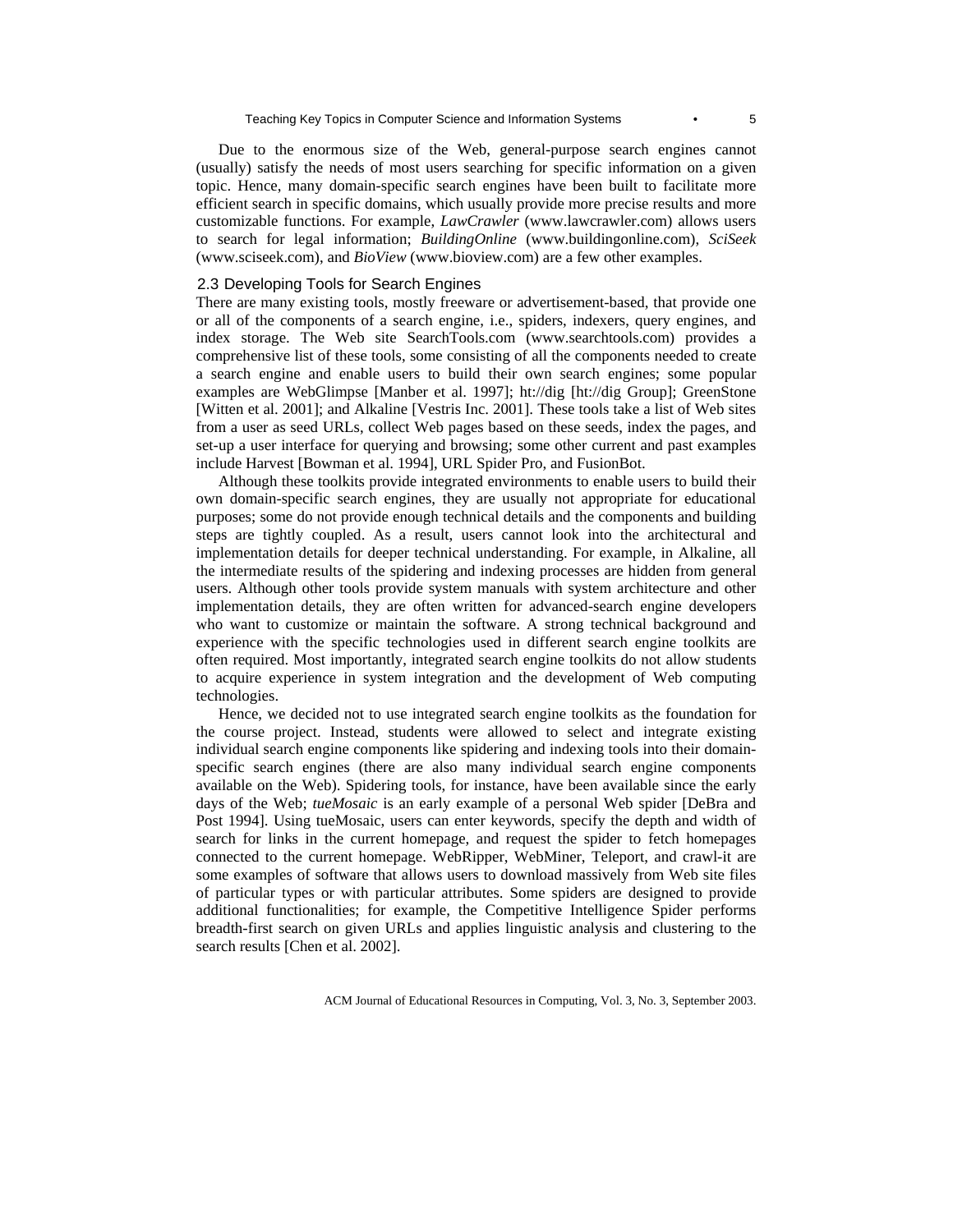*SMART* (System for the Mechanical Analysis and Retrieval of Text), developed by Salton, is probably the earliest indexing tool [Salton and McGill 1983]. SMART creates an index for a set of documents and assigns a weight to each term-document association, based on the TFIDF formula [Salton 1989]. TFIDF, calculated by term frequency multiplied by inverse document frequency, is widely used in both traditional and Webbased information retrieval systems. Term frequency represents how frequently a term appears in a document, while inverse document frequency represents the specificity of a term (e.g., a term that appears in only a few documents is considered more specific, and thus more important). The combined TFIDF score is often used to represent the importance of a term in a document and for ranking search results. *Swish* and *Glimpse* [Manber et al. 1997] are another two tools that create indexes over a set of documents, especially Web documents. These tools scan through the documents and build an inverted, searchable index between each term and each document, based on their occurrence. Both tools were later enhanced to become *Swish-e* [Swish-e Development Team 2002] and *WebGlimpse,* respectively, to include Web page-fetching capabilities (i.e., spiders). *Lucene* is another tool that has become increasingly popular for document indexing due to its ease-of-use and fast indexing speed.

Individual search engine components are sometimes still difficult to use for the specific purposes of this project. Spidering and indexing tools on the Web are usually designed as stand-alone software, rather than being embedded in a search engine system as a component. For example, some spidering tools are designed to fetch an entire Web site, thereby creating a directory structure that replicates the original website structure to store the collected Web pages. This feature, which is nice for browsing the collected pages, imposes great difficulty for later processing of the collected Web pages in a search engine project. Similarly, the indexing tools discussed usually aim to produce full-text searching capability on a specified set of documents, resulting in a tightly integrated indexer and query engine. So customizing the query engine, for example to improve the ranking of search engine results, is typically difficult and sometimes impossible. Because the existing tools are not highly appropriate for this project, we decided to provide students with two simple tools, called the *AI Spider* and the *AI Indexer<sup>1</sup>* , specifically designed as individual components of the search engine architecture described here. The spider tool collects Web pages and stores them in a way that favors later processing. The indexer tool separates indexing processes from the query engine by generating the indexing results as plain text files which students can import into databases and implement their own query engines.

The AI Spider is a simple breadth-first search spider extracted from the Competitive Intelligence Spider, discussed earlier. While not very sophisticated compared with other spidering tools available nowadays, AI Spider suffices for users to collect tens of thousands of Web pages to create a simple search engine. Written entirely in Java, it performs breadth-first search based on a set of URLs supplied by the user. A number of threads are then created to simultaneously fetch pages from the Web. The default number of threads is 10, which can be adjusted by the user according to the processing power of the user's computer. Because the response time of Web servers varies greatly, the use of

 $\overline{a}$ 

 $<sup>1</sup>$  Source codes of the AI Spider and AI Indexer can be found in the our course Web site:</sup> http://ai.bpa.arizona.edu/hchen/mis531a/F2001/ .

ACM Journal of Educational Resources in Computing, Vol. 3, No. 3, September 2003.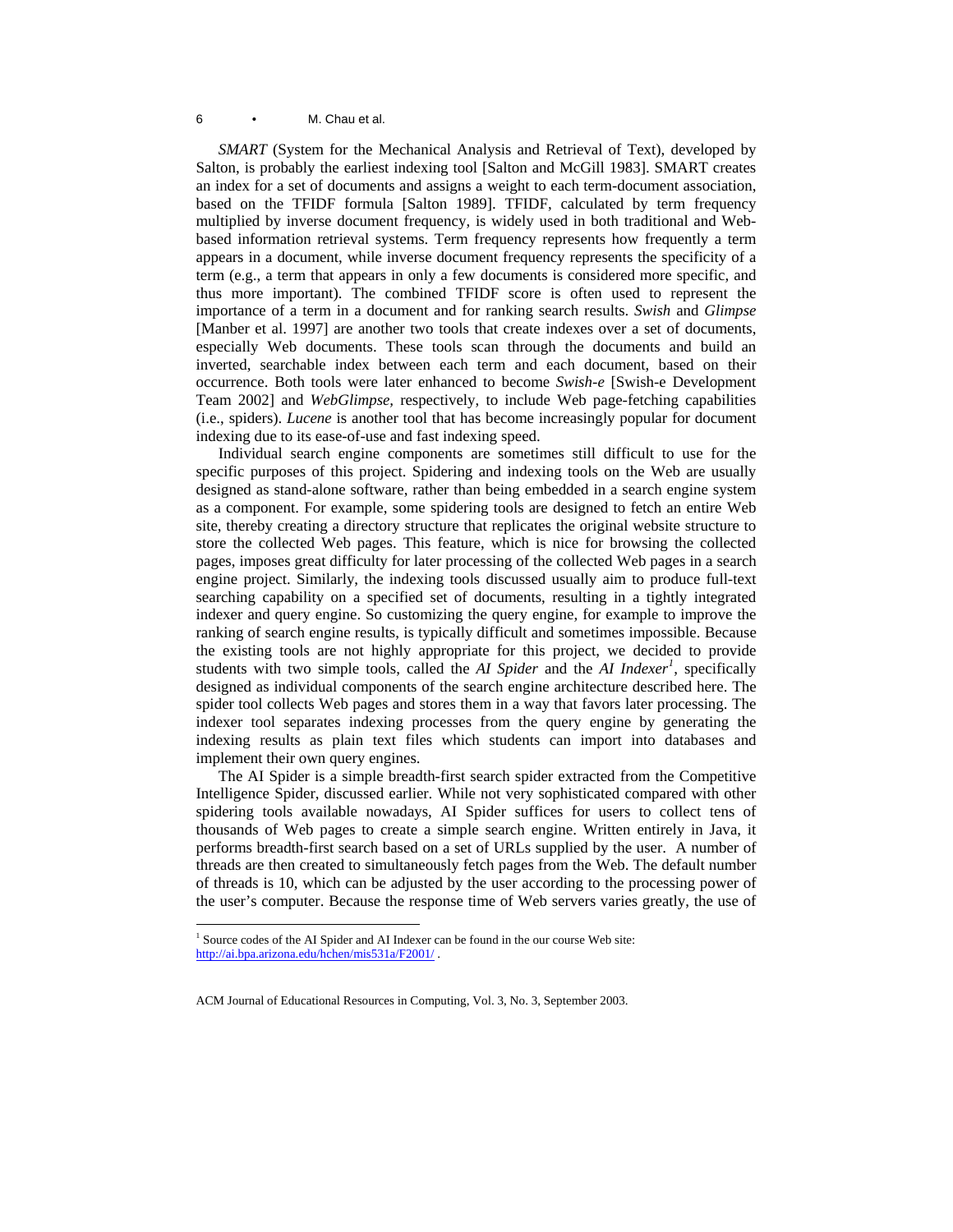multiple threads is one of the popular ways employed in Web spiders to increase performance [Heydon and Najork 1999]. Each thread connects to the target Web server to download the Web page using the URLConnection and the HttpURLConnection classes defined in the Java SDK (Software Development Kit) libraries. After a page is fetched, it is analyzed and the URL links contained in the page are extracted (parsed) and put into a first-in-first-out queue. The corresponding thread then picks up a new URL from the queue and continues the fetching process. The system continues to run until a userdefined number of pages have been collected from the Web. The Web pages are stored in their original formats in the local hard drive. An index file is also created, in plain text format, to match the URL of each collected Web page to its corresponding location on the local drive. This ensures that other applications can easily reuse the output from the AI Spider.

The AI Indexer is a tool based on automatic indexing [Salton 1989; Chen and Lynch 1992] and is written in C. It performs four steps on each document, including word identification, stop-word removal, phrase formation, and indexing. First, the tool identifies individual words in the document. Second, all the "stop words" in a document are removed based on a pre-defined list of non-semantic-bearing, functional and highfrequency words like "a," "the," and "of." The tool then forms phrases by combining adjacent words (1, 2, 3, or 4 words) that appear between the stop words. Finally, the indexer records the information about the relationships between these phrases and the documents to support searching. This information includes the id of the document in which a term appears and the term frequency. Since we would like the index created by the AI Indexer to be easily read by users for debugging purposes or re-used in other applications, we stored the index in plain text format. Although a binary file format will allow faster retrieval and more efficient use of storage space, it is difficult for humans to read or for it to be re-used in other applications. As a result, the index file is in a more readily re-usable format than other similar applications that store their indexes in binary formats.

## 3 CREATING SEARCH ENGINES WITH AI SPIDER AND INDEXER

In the class project we allowed students to use the AI Spider and the AI Indexer as well as any individual components freely available on the Web, such as various spidering and indexing tools. However, because one of the main purposes of the project is to let students learn system integration and database management skills, we do not allow students to use integrated, "all-in-one" tools like GreenStone or Alkaline.<sup>2</sup> In this section, we present a sample user scenario to describe how users can use the individual components to build a simple domain-specific search engine.

The users first need to choose a particular domain for their search engine and identify a set of URLs that they believe contain useful content as well as outgoing links for the domain. These URLs can then be used as seeds for the AI Spider. Users can also specify other parameters, such as the number of requested Web pages and whether to restrict the spider to particular Web sites. Since Java source codes are also made available, users can modify the spiders according to their needs (see Figure 2).

 $\overline{a}$ 

<sup>&</sup>lt;sup>2</sup> Starting with the third year of this project, we require each group of students to build two search engines – one from individual components and one from an integrated tool. The students are then asked to compare the results of the two search engines.

ACM Journal of Educational Resources in Computing, Vol. 3, No. 3, September 2003.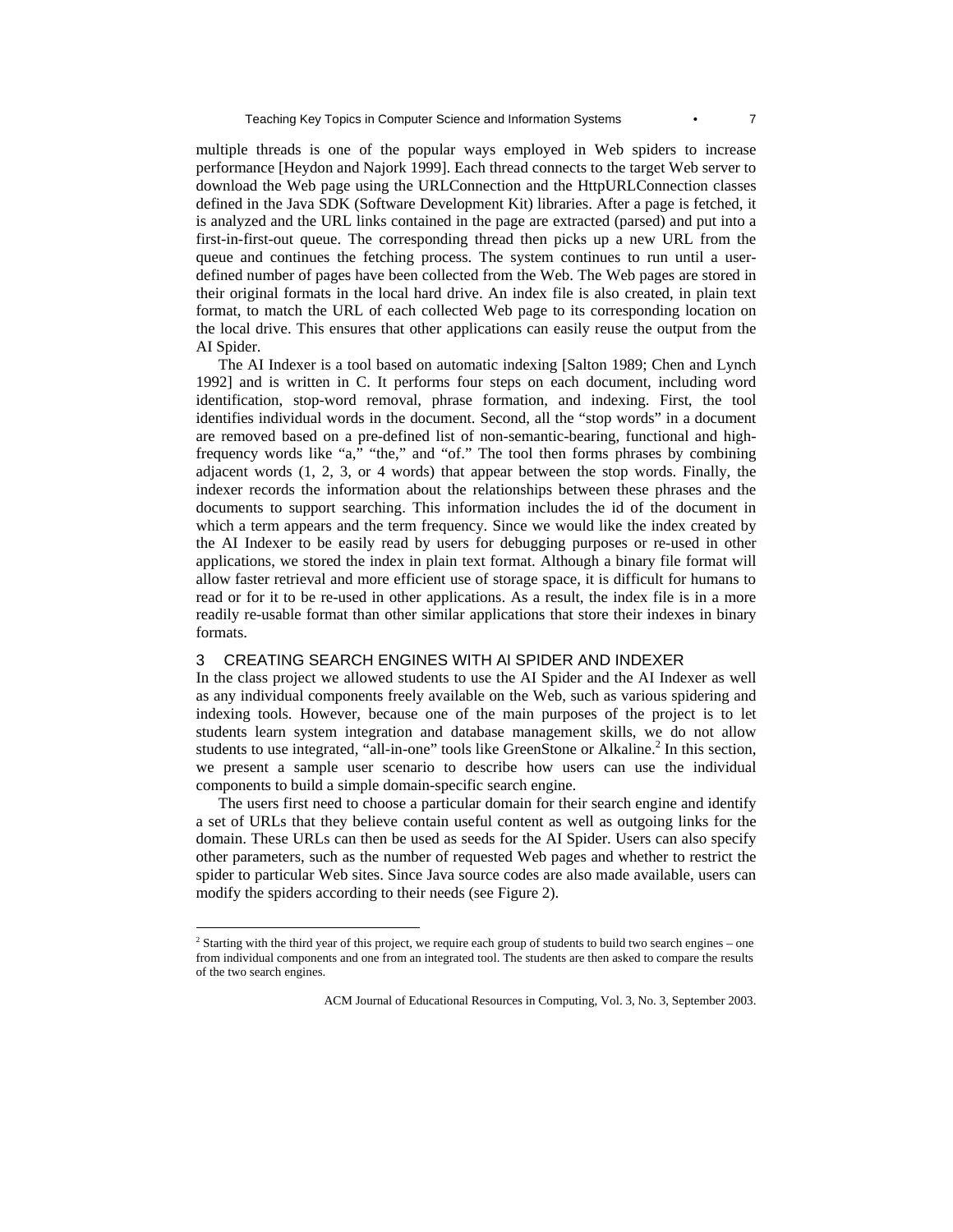

Fig. 2. A screenshot of the AI Spider output message search from http://ai.bpa.arizona.edu/

| Links Work's                                                | <b>국민화</b>    |
|-------------------------------------------------------------|---------------|
| For C.R. Form Street Provid Help affixed                    |               |
| DISCE GRAIN SPIEL &                                         |               |
|                                                             |               |
| <b>ARCHIVES ANTIQUES AND REAL MINIMUM CONCORD INTERFERI</b> | 计双元元件 计不置口计不离 |
| 1111111                                                     | ٨             |
| 3 1 1 2 2078                                                |               |
| 1 4 2 578                                                   |               |
| 1 1 2 ACADEMIC                                              |               |
| 2.2 ACADEMIC DEPARTMENTS                                    |               |
| 1 I ADDOCKTING                                              |               |
| I I ACROBAT                                                 |               |
| L J ARRIVIIMAL                                              |               |
| 3 6 1 2 ADEDITERATION                                       |               |
| L 2 ANNIBURGER<br>3.4                                       |               |
| I I AUSTRIANSE APPLICATION                                  |               |
| 1 L ANDE                                                    |               |
| T I ADORE ACROSST                                           |               |
| 1 2 817/011                                                 |               |
| L 2 AFFLICATION                                             |               |
| 1 7 ARTICAN                                                 |               |
| 1 2 AREESWAYS                                               |               |
| I I AREDONA'S ECORONY                                       |               |
| L 2 BEATTIFEL                                               |               |
| I I BEAUTIFEL TUCKER                                        |               |
|                                                             |               |
| <b>LIFE</b>                                                 |               |
| 1 1 1 ERESUE                                                |               |
| 1 2 193A                                                    |               |
| I J BEEA                                                    |               |
|                                                             |               |
| A & BRNINGHA DISCOVLINES                                    |               |
| L 2 CRITER                                                  |               |
| I I CRITIX IT/ESST                                          |               |
| I COTTLE STUDENT OVAIRLEATIONS                              |               |
| 1 2 CLASSROOM COMMUNICATIONS                                |               |
| 1 2 SLDCH                                                   |               |
| 1. 2. COLLEGE                                               |               |
| E 2 COLLEGES                                                |               |
| L 2 DOPTRIERT                                               |               |
| t i cerriba-roug                                            |               |
| FREEDLAND ROOM RESERVED                                     | 84,94         |
| For Help, Lewis Fill                                        |               |

Fig. 3. Sample output file of the AI Indexer.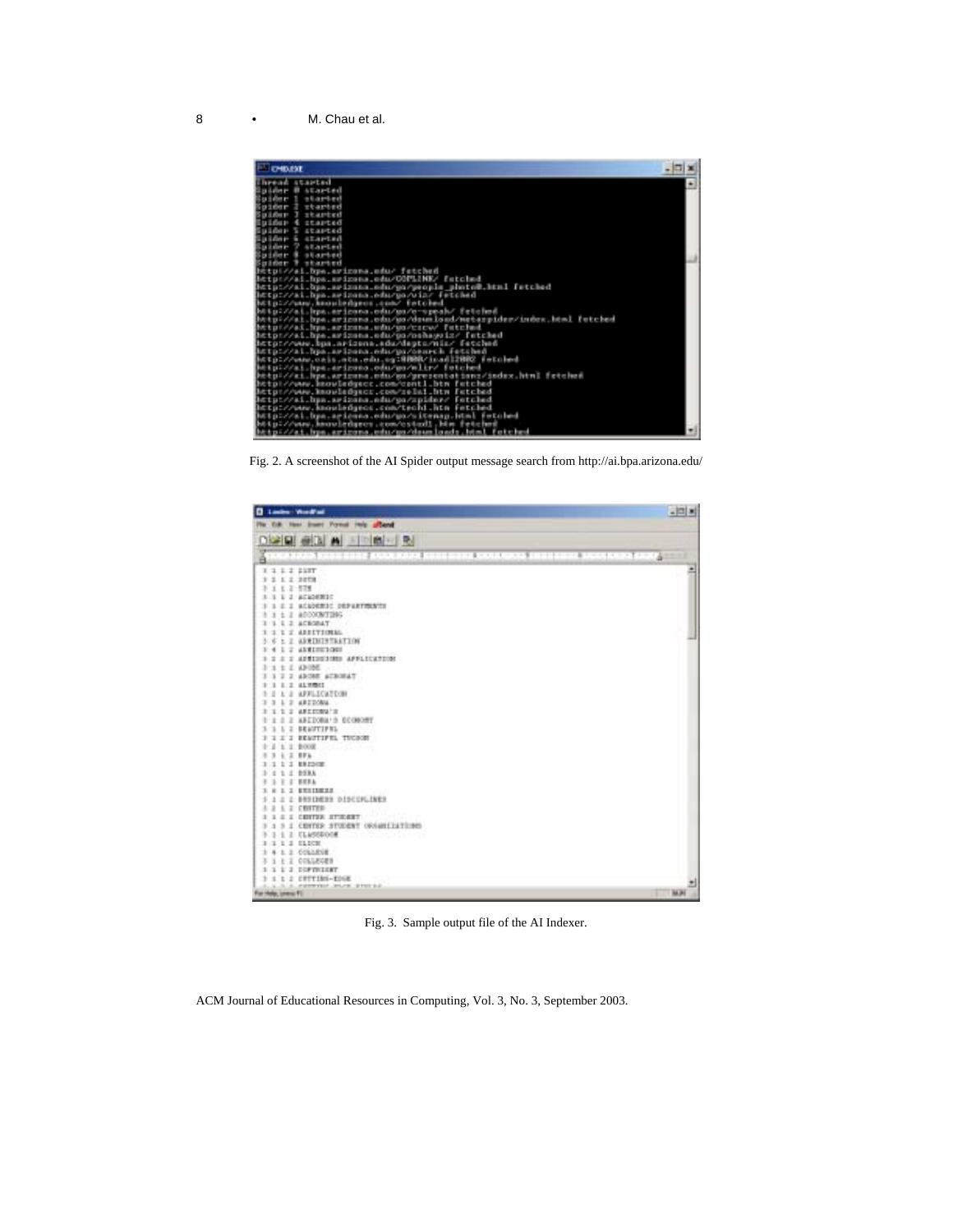After the AI Spider has finished fetching Web pages, the users can run the AI Indexer on these pages. The AI Indexer converts the HTML pages to a simple SGML format and then extracts words and phrases from the document via automatic indexing. Figure 3 shows a sample output of the AI Indexer. Each term is preceded by four numbers, which represent, respectively, the document id, term frequency, number of words in the term, and the part of the document in which the term appears (e.g., title or body). The indexer will also generate a file that contains all the document ids and their corresponding URLs.

The users can then load these indexes into any relational database of their choice, such as Oracle, Microsoft SQL Server, or MySQL. They can then build a Web-based user interface that can query the database via middleware connections (such as CGI, PHP, ASP, JSP, or Java Servlet), which in turn connects to the database through standard database connectivity like ODBC and JDBC. The basic structure of a simple search engine is essentially complete at this stage.

## 4 EXAMPLES OF ALREADY BUILT SEARCH ENGINES

Over the past three years, students taking the graduate class on data structures and algorithms at the University of Arizona developed a total of 42 search engines as part of the course requirement. These search engines covered various domains, ranging from country music to Pokèmon, and from American history to nanoscale science. In this section we present a few examples, illustrating what students achieved in this project.

*NanoSearch* is one of the search engines created by the students for the nanotechnology domain — the study of science, engineering, and technology at the scale of nanometer (a billionth of a meter). The group used AI Spider and AI Indexer to build the search engine and integrated the components using a Java Servlet and JSP framework. The design of the system is shown in Figure 4.



Fig. 4. Architectural design of NanoSearch.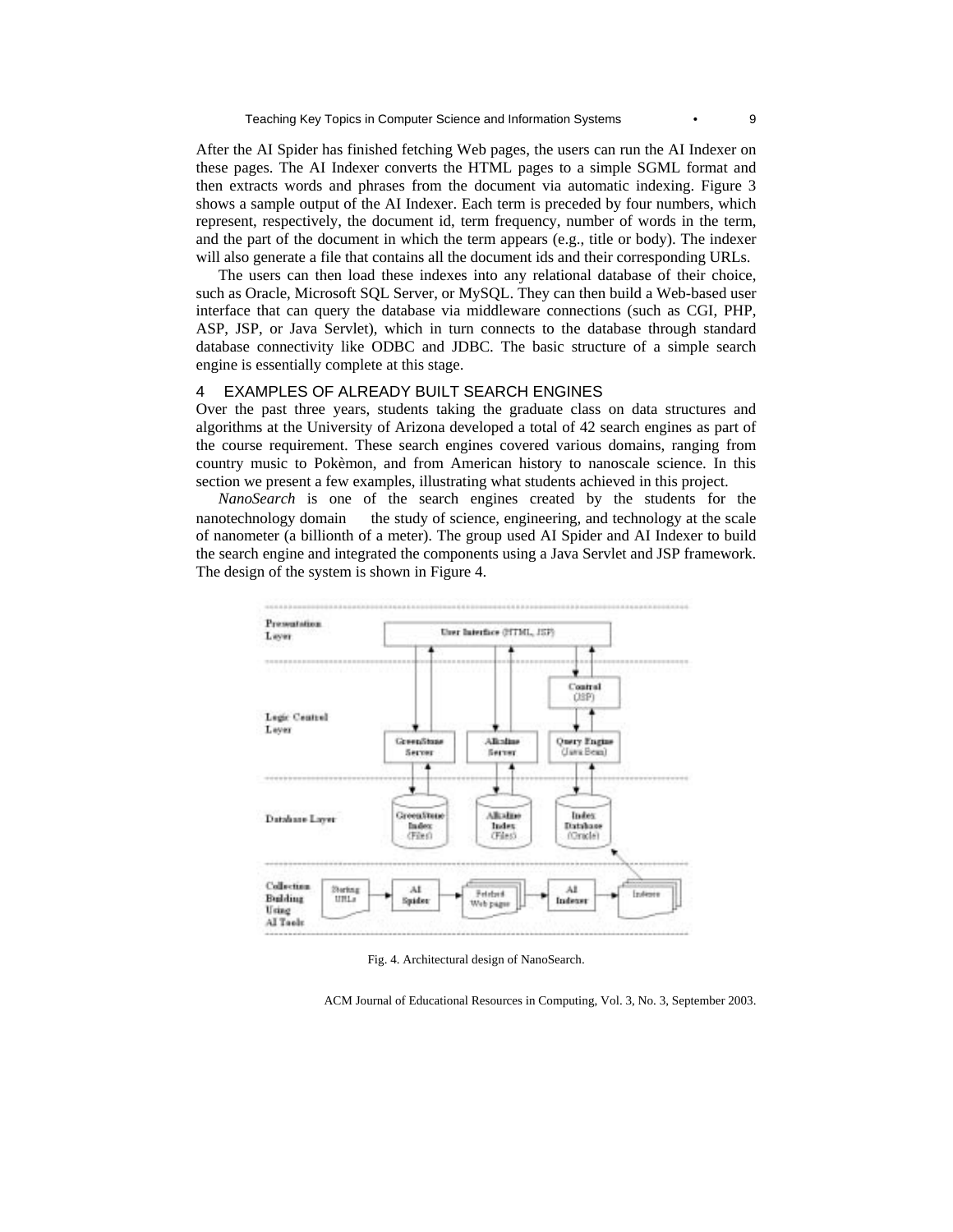The main programming languages and technologies used in NanoSearch include HTML, Java, Java Server Page (JSP), Java Bean, and Java Database Connectivity (JDBC). First, the search collection and index were built during a batch process. AI Spider was used to collect Web pages in the nanotechnology domain. It was also modified to calculate the number of incoming links for each Web page. The pages collected by the spider were then processed by the AI Indexer to generate index files, which were automatically loaded into an Oracle database by a tool called the SQL Loader. The database thus contained a searchable index for the collected Web pages. In addition to the collection built by the AI Spider and the AI Indexer, the students also created two search services in the same domain using, respectively, the GreenStone and the Alkaline software.

In the logic-control layer, Java beans were used to implement the query engine responsible for database access and search result-rankings. Search queries were forwarded to the database through JDBC. The Java bean then performed ranking on the retrieved results based on well- known metrics like the TFIDF score and the number of incoming hyperlinks. Java server pages (JSP) were used to control the logic between the user interface and the query engine. At the client side, the HTML and JSP components in the presentation layer determined the outlook of the search engine's Web-based user interface, which was connected to the query engine created by the students, as well as to



Fig. 5. A sample search session with NanoSearch.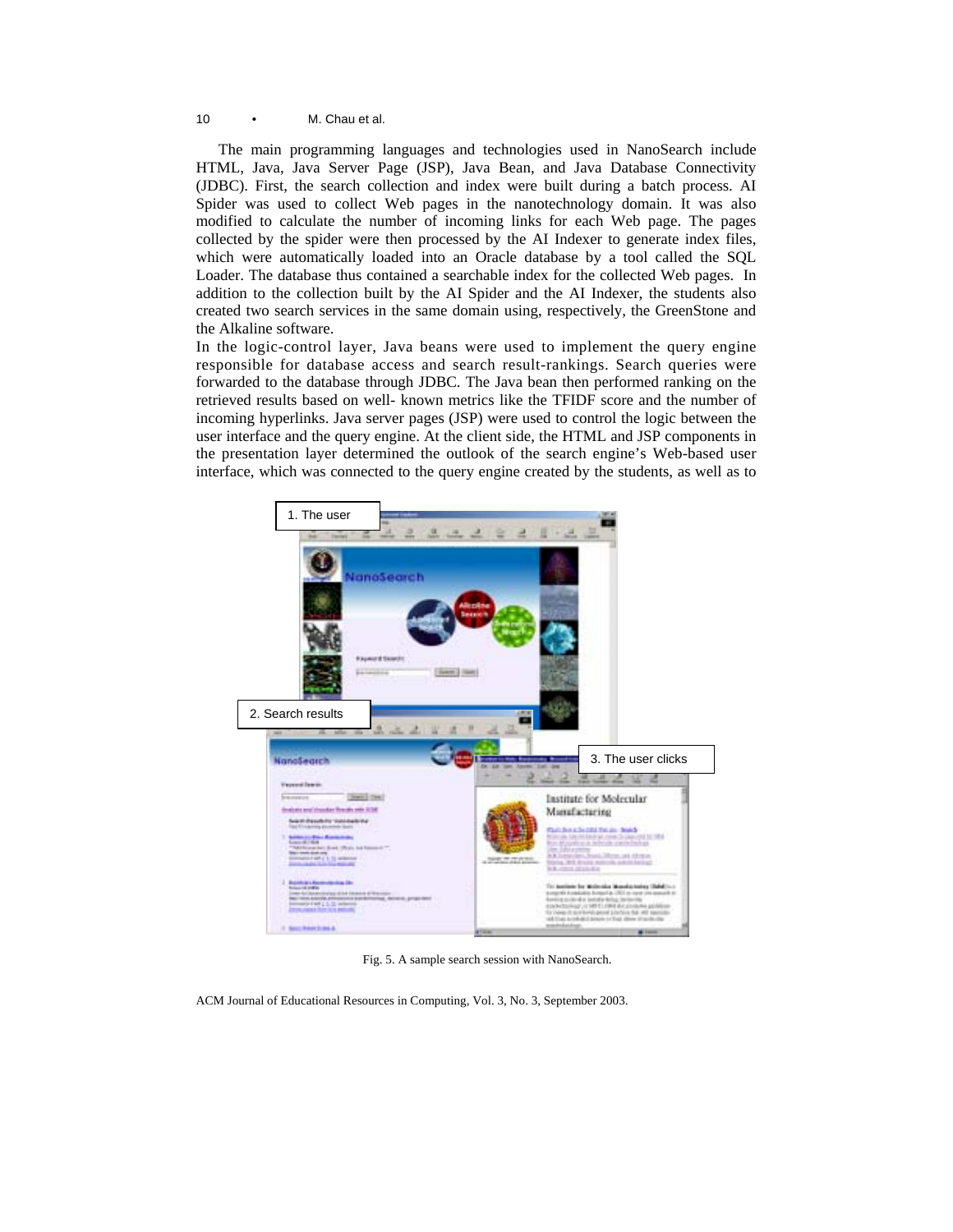the GreenStone and Alkaline search servers. A sample search session is shown in Figure 5. First, a user inputs the search query through the Web interface (step 1); "nanomedicine" is used in the example. If the user desires, he or she may also choose to submit the query to the GreenStone or Alkaline search services in the interface, as shown in the figure. The search query is then sent to the back-end search engine and the results displayed to the user (step 2). Much like a typical search engine, the user can click on any result and see the corresponding Web page (step 3).

In addition to creating their own search engines using our tools, the group also used the Alkaline and Greenstone toolkits to develop search services. The two search services are also accessible to users, as shown in Figure 5.

The *CookGuru* system is another search engine created by the students (see Figure 6). It is a recipe search engine that allows users to search for cooking recipes on the Web. We observed many interesting functionalities implemented in the system because this project let students demonstrate their creativity and innovation. **We observed how this project let students demonstrate their creativity and innovation as many interesting functionalities were implemented in the system.]** For example, a simple multilingual indexer was developed to index the Chinese recipe Web pages. The system also applied both content analysis and link analysis techniques in ranking search results, as do to most commercial search engines. In addition, the system allowed users to create their profiles and use the system to store and organize recipes.

At the end of the class project, most groups developed a Web portal that encompasses a suite of online functionalities, in addition to Web page searches like chatting, message boards, and Web directories. The Tee2Green project is one such example. It is a golf search engine that allows users to not only search golf-related Web pages, but also chat



Fig. 6. The CookGuru search engine allows users to search for recipes as well as organize them.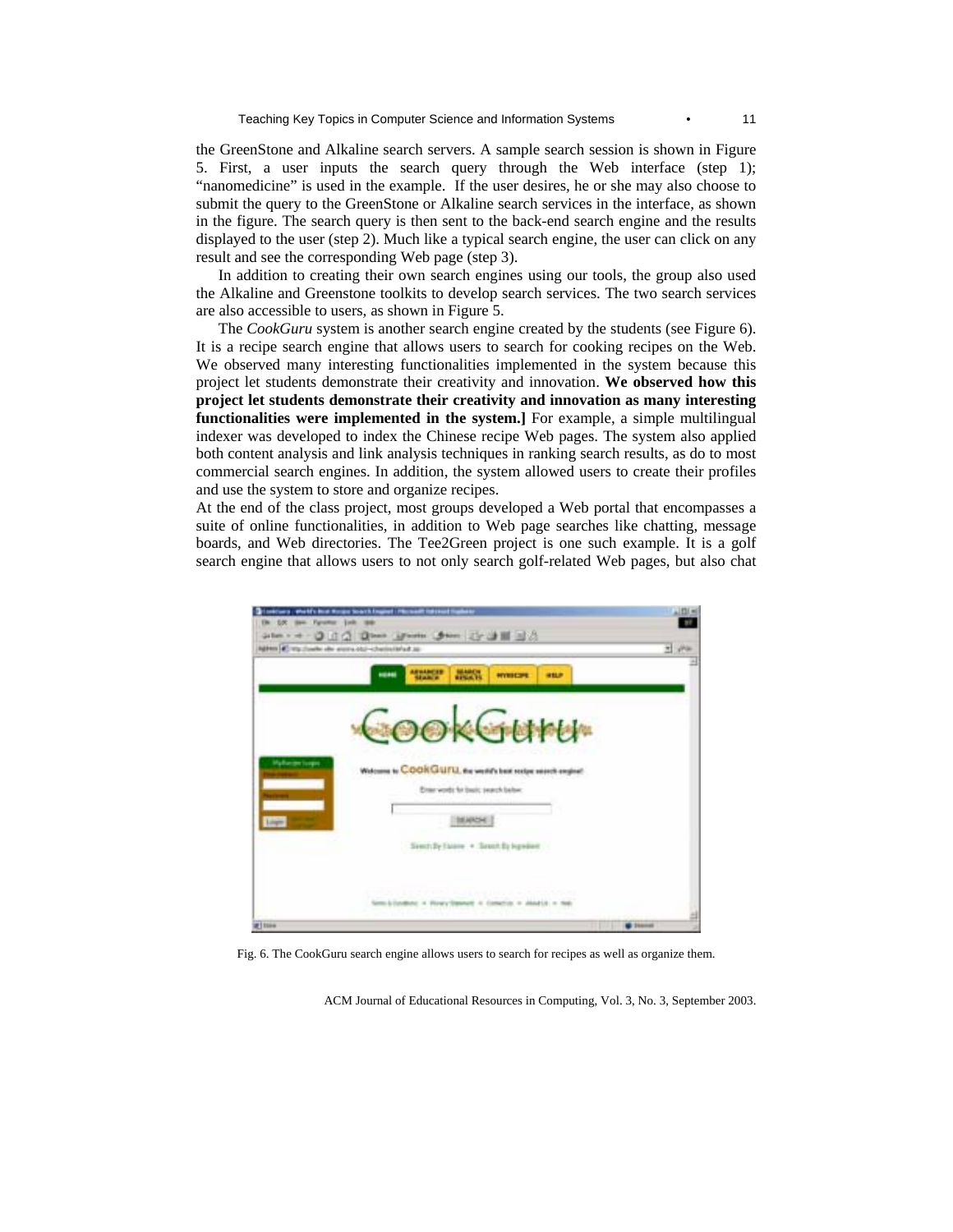

Fig. 7. Tee2Green golf search engine supports various functionalities like message board and online chat.

with other golfers, search for golf courses by area code, and post messages in a discussion forum (see Figure 7). Some of these functionalities were implemented by the students from scratch, while others were developed by integrating freely available tools with the system, such as *Discus* (www.discusware.com), a discussion board software package. It was observed that incorporating these functionalities allows students to understand system integration better and to learn more about Web system development.

It is also interesting to observe that many students applied what they learned in the class to their search engine projects. For example, an artificial neural network [Lippmann 1987] was one of the topics covered in our class; a few groups applied a feedforward/backpropagation neural network or Kohonen's self-organizing map in categorizing or clustering search results in their search engines. Various sorting algorithms and text analysis techniques covered in our class were also used by students in ranking search results in their search engines.

#### 5 CONCLUSION AND FUTURE DIRECTIONS

Most students said that this class project was particularly rewarding; as a software development project, it offered hands-on experience in building a Web-based system that integrates various back-end and front-end components. Many technical components had to be integrated in this project, including Web computing technologies, databases, user interfaces, and so on. The three-month project gave a small-scale but complete version of real-life software projects. All major stages of system development were involved, including requirement analysis, architecture design, detailed component design,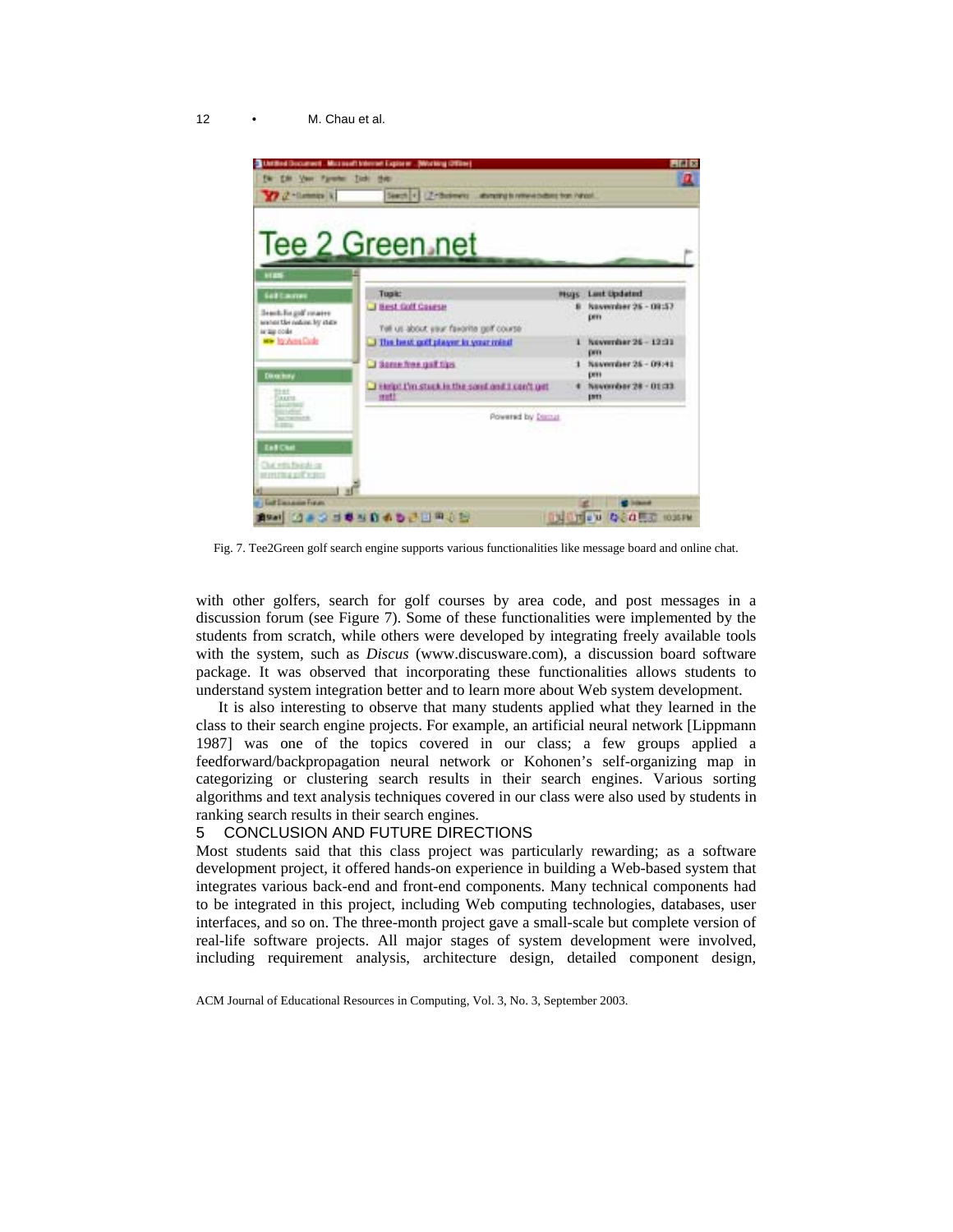implementation, and testing. During the development process, students also had a chance to improve their project management and teamwork skills by working with other group members on such a time-critical project. The search engine project was also formulated as a business plan, in which students were required to identify their own application domains after a complete analysis of the current market situation and potential competitors. Technology choices had to satisfy specific application-domain characteristics and, ideally, provide competitive advantages over competitors. At the end of the semester, a formal business presentation was also required. The project as a whole gave students extensive experience with the various challenges faced by today's information technology professionals.

We believe the project is useful for helping students understand some key computer science and information system concepts, acquire sufficient background in Web computing technologies, and obtain experience with various types of real-life challenges in system development projects. The project could also be used in many other types of computer science or information system classes; individual spidering and indexing tools are generic in nature and could easily be applied to other projects that involve Web computing.

Currently, we are working to develop a better set of tools for building search engines. The new software will be a system that integrates spidering, indexing, searching, and storage. Ideally, users should be able to use the individual components together as a whole system as well as separately. We are also working to improve the speed and reliability of the software to make it more useful for building search engines and other Web systems in real applications. For example, the Web pages collected by AI Spider could be used for other Web applications such as creating domain-specific lexicons, digital archiving, or developing a testbed for other IR research [Chau and Chen 2003]. Similarly, the AI indexer can be used to index documents other than Web pages (e.g., news articles or emails) so that these documents can be processed by other information retrieval techniques such as classification or clustering.

#### REFERENCES

- ARASU, A., CHO, J., GARCIA-MOLINA, H., PAEPCKE, A., AND RAGHAVAN, S. 2001. Searching the Web. *ACM Trans. on Internet Technology 1,* 1 (Feb. 2001), 2-43.
- BOWMAN, C. M., DANZIG, P. B., HARDY, D. R., MANBER, U., SCHWARTZ, M. F. 1994. The harvest information discovery and access system. In *Proceedings of the Second International World Wide Web Conference*  (Chicago, IL, Oct. 1994). 763-771.
- BREWER, E. A. 2002. The consumer side of search. *Communications of the ACM 45*, 9 (Sept. 2002), 40-41.
- BRIN, S. AND PAGE, L. 1998. The anatomy of a large-scale hypertextual web search engine. In *Proceedings of the Seventh International WWW Conference* (Brisbane, Australia, April 1998).
- CHEN, H., CHAU, M., AND ZENG, D. 2002. CI spider: A tool for competitive intelligence on the web. *Decision Support Systems 34*, 1 (2002), 1-17.
- CHEN, H. AND LYNCH, K. J. 1992. Automatic construction of networks of concepts characterizing document databases. *IEEE Trans. on Systems, Man and Cybernetics 22*, 5 (1992), 885-902.
- CHEONG, F. C. 1996. *Internet Agents: Spiders, Wanderers, Brokers, and Bots*. New Riders Publishing. Indianapolis, IN, 1996.
- DAVISON, B. D. 2003. Course web page of CSE 498: WWW search engines: Algorithms, architectures, and implementations. Available at http://www.cse.lehigh.edu/~brian/course/searchengines/
- DEBRA, P. AND POST, R. 1994. Information retrieval in the World-Wide Web: Making client-based searching feasible. In *Proceedings of the First International World Wide Web Conference* (Geneva, Switzerland, 1994).